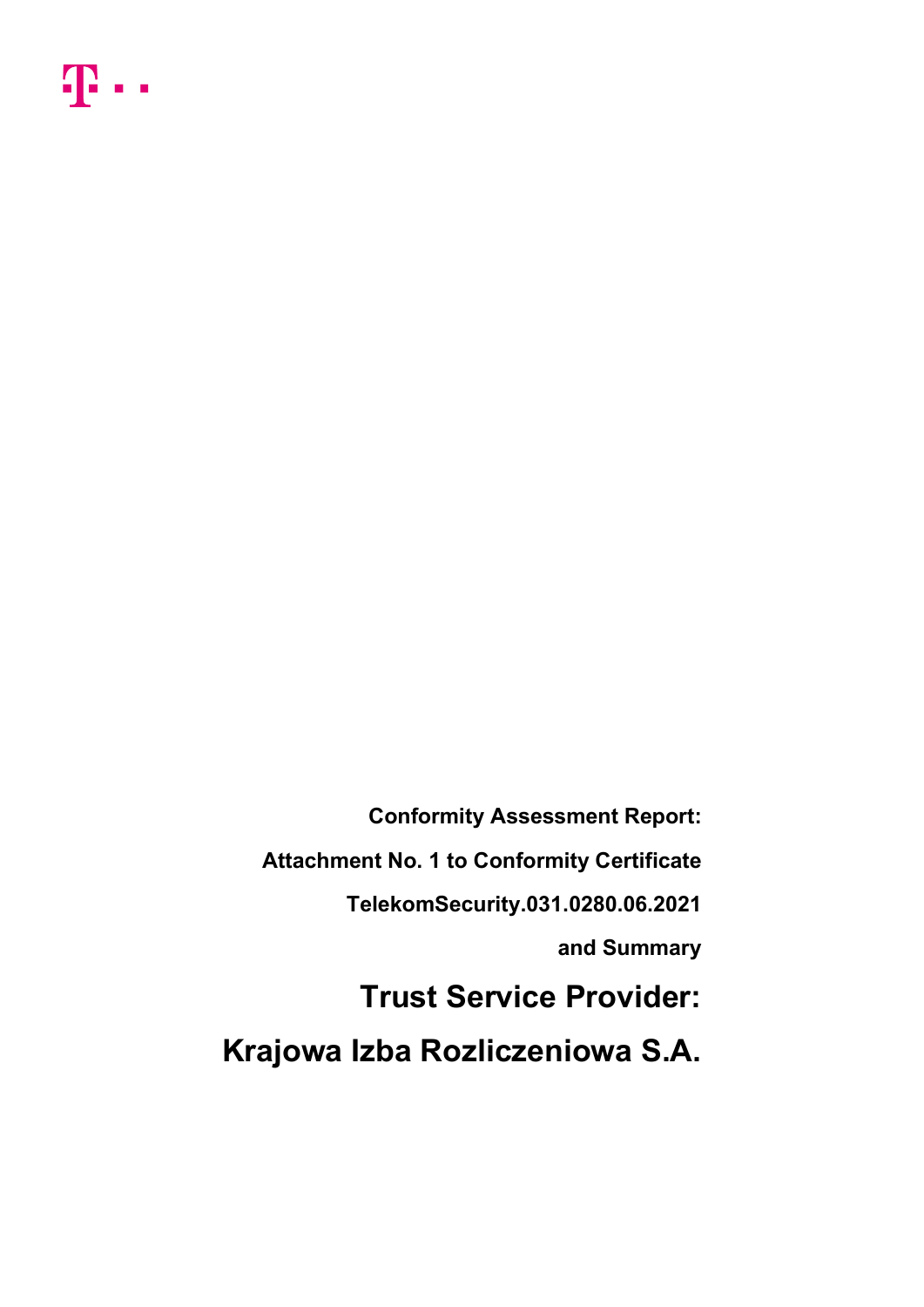# Conformity Certificate

# TelekomSecurity.031.0280.06.2021 Attachment No. 1

pursuant to Article 20 par. 1 of REGULATION (EU) No. 910/2014<sup>1</sup>

valid from 01.07.2021 up to and including: 30.06.2023

# Certification Body of Deutsche Telekom Security GmbH

Bonner Talweg 100, 53113 Bonn

This is to certify – pursuant to Article 20 par. 1 of REGULATION (EU) No. 910/2014 – that the

# Trust Service Provider "Krajowa Izba Rozliczeniowa S.A."

provides the following trust services:

- creating qualified certificates for electronic signatures
- creating qualified certificates for electronic seals
- creating qualified certificates for website authentication
- creating qualified electronic timestamps
- remote QSCD management for qualified el. signatures

in accordance with the requirements of REGULATION (EU) No. 910/2014.

This certificate is filed and registered under: TelekomSecurity.031.0280.U.05.2022

Dr. Furgel, Igor 12.05.2022 16:22 **Bonn** 



Bonn, 12.05.2022 \_\_\_\_\_\_\_\_\_\_\_\_\_\_\_\_\_\_\_\_\_\_

i.V. Dr. Igor Furgel Head of Certification Body

Deutsche Telekom Security GmbH – Certification Body – is an accredited Conformity Assessment Body (CAB). DAkkS Registration No.: D-ZE-21631-01 (former Certification Body of T-Systems International GmbH, former registration no.: D-ZE-12025-01).



This Attachment No. 1 to Conformity Certificate consists of 9 pages. 1 REGULATION (EU) No 910/2014 OF THE EUROPEAN PARLIAMENT AND OF THE COUNCIL of 23 July 2014 on electronic identification and trust services for electronic transactions in the internal market and repealing Directive 1999/93/EC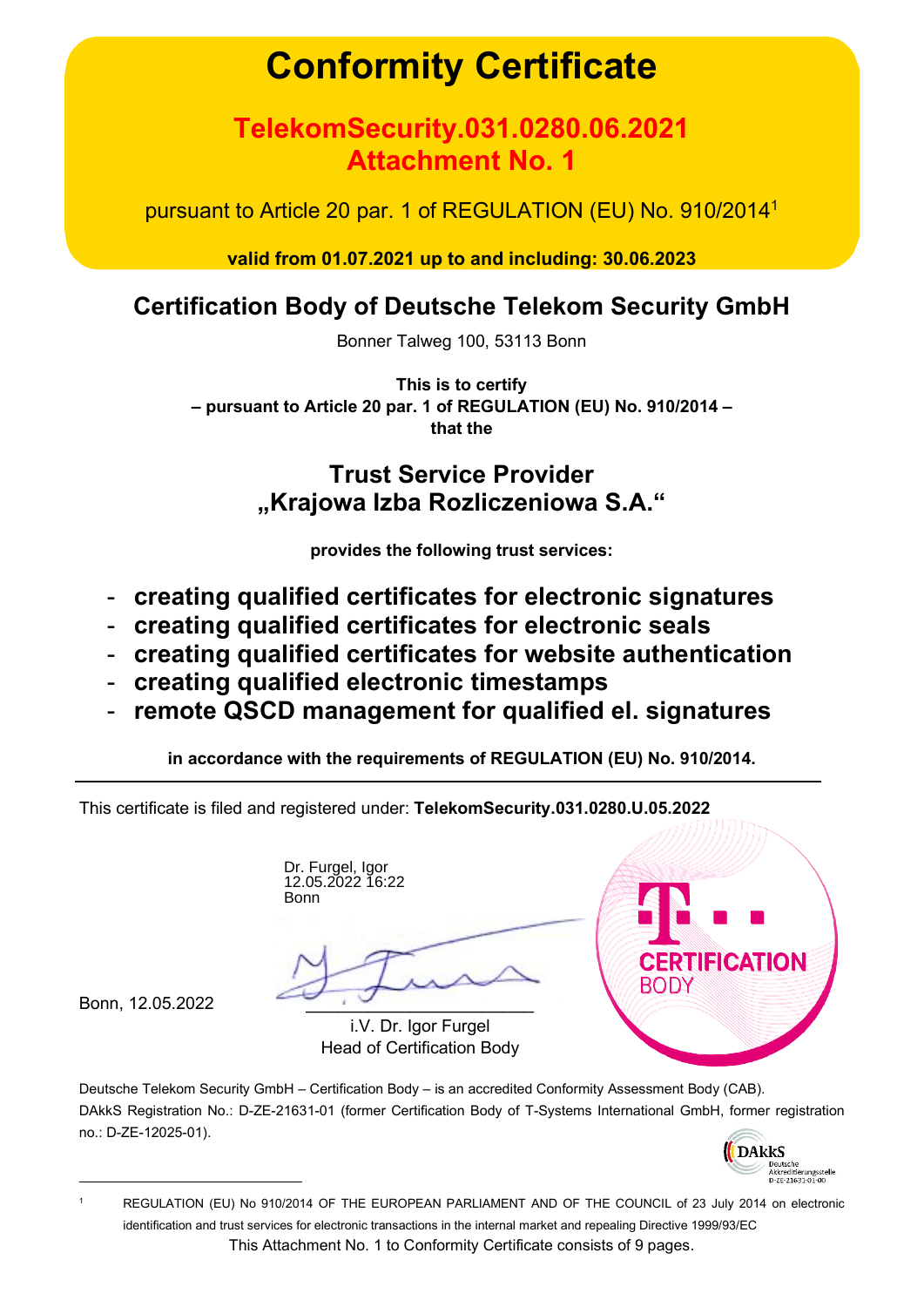# 1. Object of Conformity Assessment

# 1.1 Name of Trust Service Provider

Krajowa Izba Rozliczeniowa S.A. Departament Kontaktów z Klientami i Operacji [Customer Service Point]

ul. rtm. W. Pileckiego 65 02 - 781 Warszawa Poland

with the annotation reading "usługi zaufania" [trust services]

tel. 0-801 500 207 e-mail: kontakt@kir.pl

# 1.2 Current Confirmation Status

Krajowa Izba Rozliczeniowa S.A. (abbreviated as KIR) is a qualified trust service provider (qTSP) according to Art. 24 of eIDAS Regulation2.

The last full conformity assessment according to Article 20(1) of eIDAS Regulation was accomplished with issuing the conformity certificate TelekomSecurity.031.0280.06.2021 as of 29.06.2021.

The current Attachment No. 1 to conformity certificate TelekomSecurity.031.0280.06.2021 serves the continuation of the status as a 'qualified trust service provider' according to Art. 24 of the eIDAS Regulation for all qualified trust services offered by the qTSP in the eIDAS context.

Current assessment is based on the TSP Certification Policy: "KIR CERTIFICATION POLICY FOR QUALIFIED TRUST SERVICES", version 1.4 as of 28.05.2021. This document is publicly available under https://www.elektronicznypodpis.pl/en/ ("Information" -> "Legal basis").

# 2. Reason for Amendment

Krajowa Izba Rozliczeniowa S.A. continues to operate and provide the trust services in qualified TSP operation as defined in eIDAS Regulation, Article 3 as well as

<sup>2</sup> REGULATION (EU) No 910/2014 OF THE EUROPEAN PARLIAMENT AND OF THE COUNCIL of 23 July 2014 on electronic identification and trust services for electronic transactions in the internal market and repealing Directive 1999/93/EC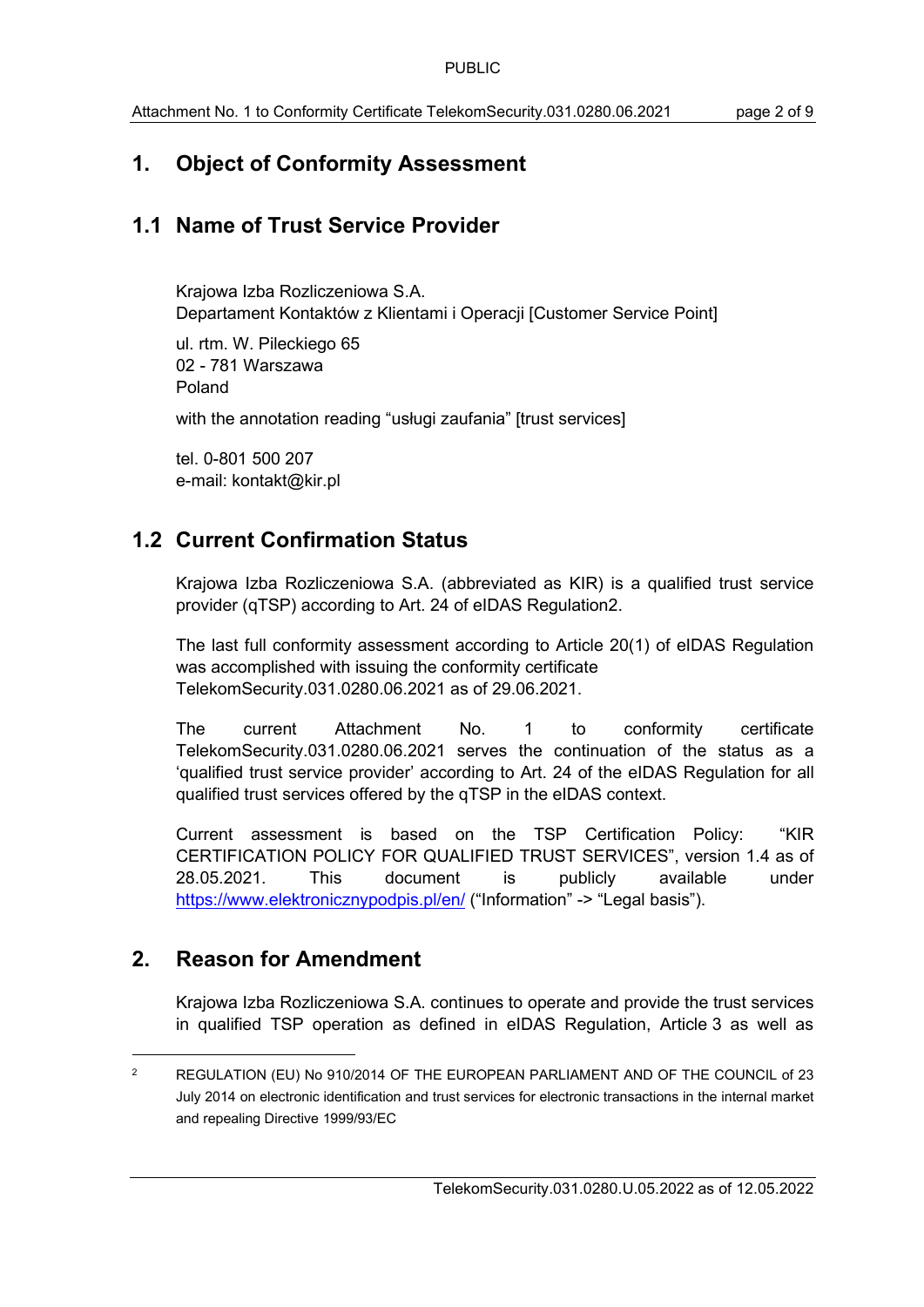#### Attachment No. 1 to Conformity Certificate TelekomSecurity.031.0280.06.2021 page 3 of 9

related services, see the reference certificate TelekomSecurity.031.0280.06.2021 dated 29.06.2021 for a description of the services offered by the qTSP.

This amendment covers new service certificates issued for the following qualified trust services:

- $/CA/QC$  creating qualified certificates, and
- /TSA/QTST creating qualified electronic timestamp.

These changes are fully transparent for service subscribers.

Each qualified trust service covered by the current conformity assessment is identified by the service certificate information, which is unambiguously assignable to each single trust service.

This service certificate information is summarised below, whereby certificates tagged as 'for verification only' or 'expired', if any, shall be kept on trusted lists for enabling a long period verification<sup>3</sup>.

The TSP operates the following PKIs:

A) PKI for CA "KIR\_OZK62"

| Service<br>type identifier<br>according to ETSI TS 119 612<br>$V2.1.1$ , sec. $5.5.1$ : | URI:<br>http://uri.etsi.org/TrstSvc/Svctype/CA/QC<br>http://uri.etsi.org/TrstSvc/Svctype/Certs<br>tatus/CRL/OC |  |  |
|-----------------------------------------------------------------------------------------|----------------------------------------------------------------------------------------------------------------|--|--|
| Service name:                                                                           | COPE SZAFIR Kwalifikowany                                                                                      |  |  |
| Root certificate (root CA)<br>/C=PL /O=Narodowy Bank Polski                             |                                                                                                                |  |  |
| certificate common name (CN)                                                            | Serial number (SN, hex)                                                                                        |  |  |
|                                                                                         | SHA1 Fingerprint                                                                                               |  |  |
| $/CN=$<br>Narodowe<br>Centrum<br>Certyfikacji                                           | 40 f8 f7 8a b0 e3 64 10 56 91 c8 d9 e0 2c<br>f8 c1 c6 40 0a 46                                                 |  |  |

 $3$  It shall be noted that all service certificates for the 'qualified trust service type'

http://uri.etsi.org/TrstSvc/Svctype/TSA/QTST according to ETSI TS 119 612 V2.1.1 (sec. 5.5.1), which are marked as 'expired', are no longer service indicating.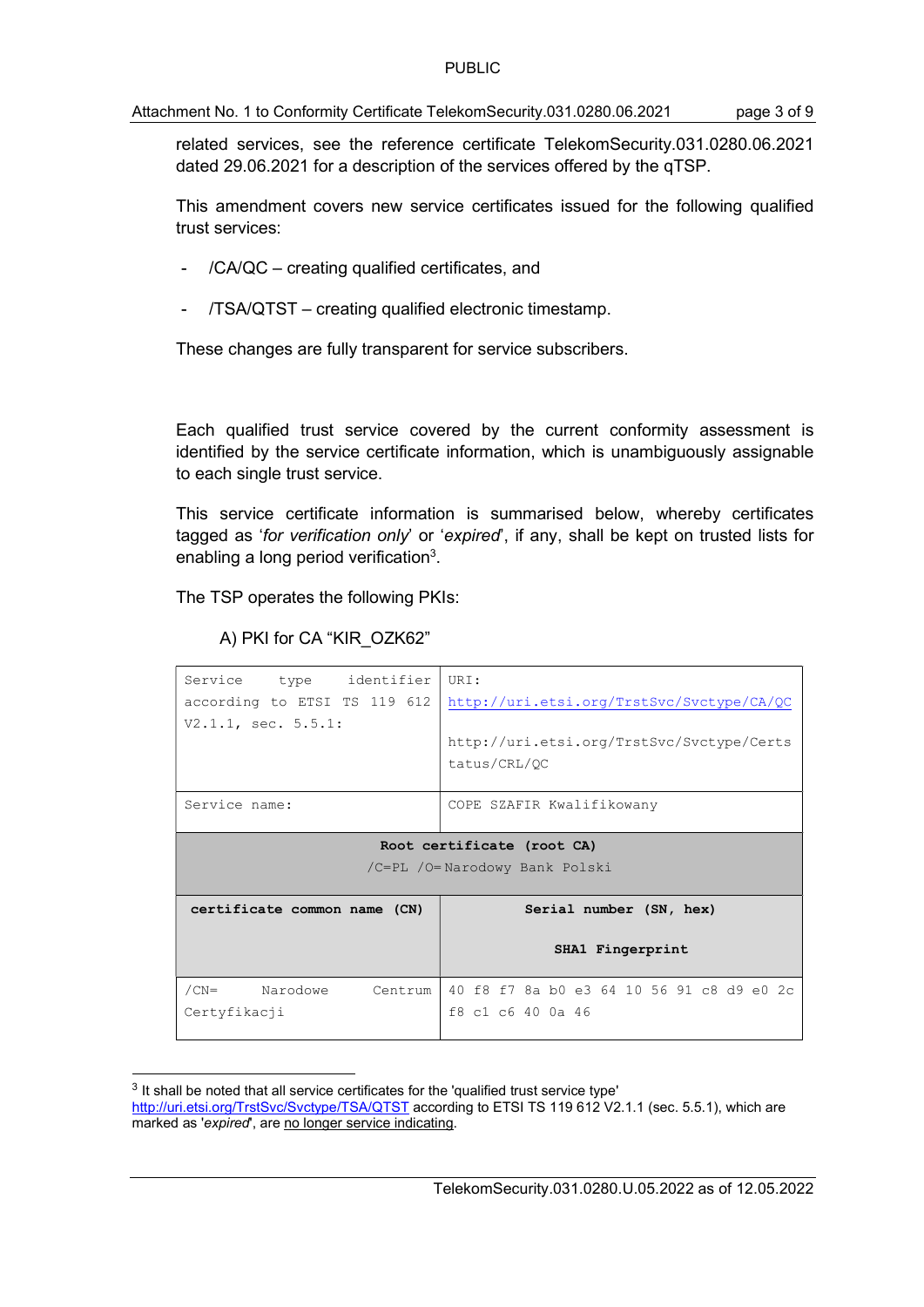#### PUBLIC

| VATPL-5250008198                                                              | /organizationIdentifier $=  89 \text{ ce } c4 \text{ 84 } 2f \text{ af } 40 \text{ lb } 48 \text{ d0 } f2 \text{ 1d } 80 \text{ 43}$<br>e9 a6 3e 7c 02 d5 |  |  |  |  |  |
|-------------------------------------------------------------------------------|-----------------------------------------------------------------------------------------------------------------------------------------------------------|--|--|--|--|--|
| Trust service certificates<br>$/C = PL / O = Krajowa Izba Rozliczeniowa S.A.$ |                                                                                                                                                           |  |  |  |  |  |
| certificate common name (CN)                                                  | Serial number (SN, hex)                                                                                                                                   |  |  |  |  |  |
|                                                                               | SHA1 Fingerprint                                                                                                                                          |  |  |  |  |  |
| /CN<br>COPE SZAFIR<br>$-1$<br>$=$                                             | for verification only                                                                                                                                     |  |  |  |  |  |
| Kwalifikowany                                                                 |                                                                                                                                                           |  |  |  |  |  |
| $=$                                                                           | expiration date: 14.03.2028                                                                                                                               |  |  |  |  |  |
| /organizationIdentifier<br>VATPL-5260300517                                   | 60 f0 60 92 d2 30 9c 18 92 a9 c1 47 e1 86                                                                                                                 |  |  |  |  |  |
|                                                                               | ea $f8$ bc ad e3 02                                                                                                                                       |  |  |  |  |  |
|                                                                               |                                                                                                                                                           |  |  |  |  |  |
|                                                                               | 54 9e af da 68 2c 26 52 da 28 e0 52 c5 71                                                                                                                 |  |  |  |  |  |
|                                                                               | 43 $c0$ 16 $c4$ b5 b3                                                                                                                                     |  |  |  |  |  |
| /CN<br>COPE<br>SZAFIR<br>$=$ $-$                                              | $-106$ 2a ac 8d 84 b0 dd cc                                                                                                                               |  |  |  |  |  |
| Kwalifikowany                                                                 |                                                                                                                                                           |  |  |  |  |  |
|                                                                               | 79 09 c7 b6 a7 c7 f9 95 f1 36 df 4b 96 c6                                                                                                                 |  |  |  |  |  |
| /organizationIdentifier                                                       | $=$ 76 05 8f 90 7e 14                                                                                                                                     |  |  |  |  |  |
| VATPL-5260300517                                                              | expiration date: 07.12.2032                                                                                                                               |  |  |  |  |  |

#### Attachment No. 1 to Conformity Certificate TelekomSecurity.031.0280.06.2021 page 4 of 9

Table 1: PKI certificates for the trust service /CA/QC and /Certstatus/CRL/QC (CA KIR\_OZK62)

B) PKI for OCSP service (CA '62'; CA '52' was removed from the OCSP service, see below)

Table 2: PKI certificates for the trust service /Certstatus/OCSP/QC:

No changes within the scope of the current amendment, see the reference certificate TelekomSecurity.031.0280.06.2021 dated 29.06.2021 for respective details.

C) PKI for CA "KIR\_OZK52" (KIR\_OZK52-1 and KIR\_OZK52-2; this PKI instantiation is used exclusively for certificate revocation and for verification purposes; the last valid CRL is publicly available)

Table 3: PKI certificates for the trust service /CA/QC and /Certstatus/CRL/QC (CA KIR  $OZK52-1$ ) – for verification only, and

Table 4: PKI certificates for the trust service /CA/QC and /Certstatus/CRL/QC (CA KIR  $OZK52-2$ ) – for verification only:

No changes within the scope of the current amendment, see the reference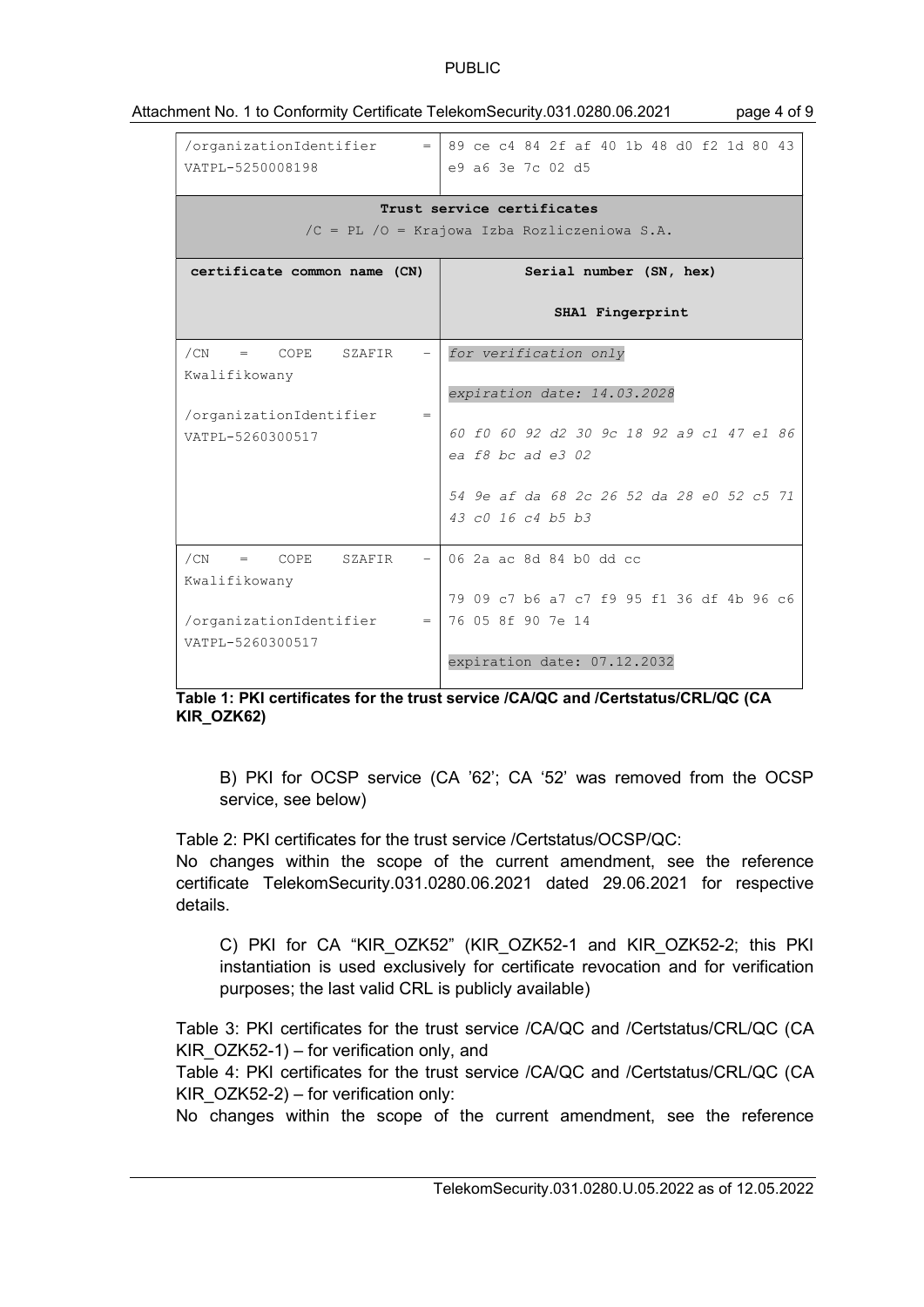#### PUBLIC

Attachment No. 1 to Conformity Certificate TelekomSecurity.031.0280.06.2021 page 5 of 9

certificate TelekomSecurity.031.0280.06.2021 dated 29.06.2021 for respective details.

#### D) PKI for "KIR TSA"

| Service type identifier<br>according to ETSI TS 119 612<br>$V2.1.1$ , sec. $5.5.1$ : | URI:<br>http://uri.etsi.org/TrstSvc/Svctype/TSA/Q<br>TST                                                                              |  |
|--------------------------------------------------------------------------------------|---------------------------------------------------------------------------------------------------------------------------------------|--|
| Service name:                                                                        | SZAFIR TSA                                                                                                                            |  |
| Root certificate (root CA)                                                           |                                                                                                                                       |  |
|                                                                                      | /C=PL /O=Narodowy Bank Polski                                                                                                         |  |
| certificate common name (CN)                                                         | Serial number (SN, hex)                                                                                                               |  |
|                                                                                      | SHA1 Fingerprint                                                                                                                      |  |
| /CN= Narodowe Centrum                                                                | 40 f8 f7 8a b0 e3 64 10 56 91 c8 d9 e0 2c                                                                                             |  |
| Certyfikacji                                                                         | f8 c1 c6 40 0a 46                                                                                                                     |  |
|                                                                                      | /organizationIdentifier $=   89 \text{ ce } c4 \text{ 84 } 2f \text{ af } 40 \text{ lb } 48 \text{ d0 } f2 \text{ 1d } 80 \text{ 43}$ |  |
| VATPL-5250008198                                                                     | e9 a6 3e 7c 02 d5                                                                                                                     |  |
|                                                                                      | Trust service certificates                                                                                                            |  |
|                                                                                      | $/SERIALNUMBER = Nr wpisu: 11/$<br>C=PL /O=Krajowa Izba Rozliczeniowa S.A.                                                            |  |
|                                                                                      |                                                                                                                                       |  |
| certificate common name (CN)                                                         | Serial number (SN, hex)                                                                                                               |  |
| $/CN = SZAFIR TSA$                                                                   | for verification only                                                                                                                 |  |
| /organizationIdentifier<br>$(2.5.4.97)$ = VATPL-5260300517                           | expiration date: 24.02.2029                                                                                                           |  |
|                                                                                      | 15 58 41 6e 86 3a 56 eb b2 b4 77 2f 83 dc                                                                                             |  |
|                                                                                      | ad ae 4d 99 c0 2a                                                                                                                     |  |
|                                                                                      | 73 3c e9 ea c0 22 4a cf 0e fe b0 a6 7c f2                                                                                             |  |
|                                                                                      | 27 4f 37 5c 11 94                                                                                                                     |  |
| $/CN = SZAFIR TSA$                                                                   | 00 cb ec ec 5b 5c 61 42                                                                                                               |  |
| /organizationIdentifier                                                              | d2 ab 28 58 80 b6 f2 50 67 06 62 40 65 f3                                                                                             |  |
| $(2.5.4.97)$ = VATPL-5260300517                                                      | c0 f8 43 e0 d4 4d                                                                                                                     |  |
|                                                                                      | expiration date: 07.12.2032                                                                                                           |  |

Table 5: PKI certificates for the trust service /TSA/QTST (CA KIR\_TSA)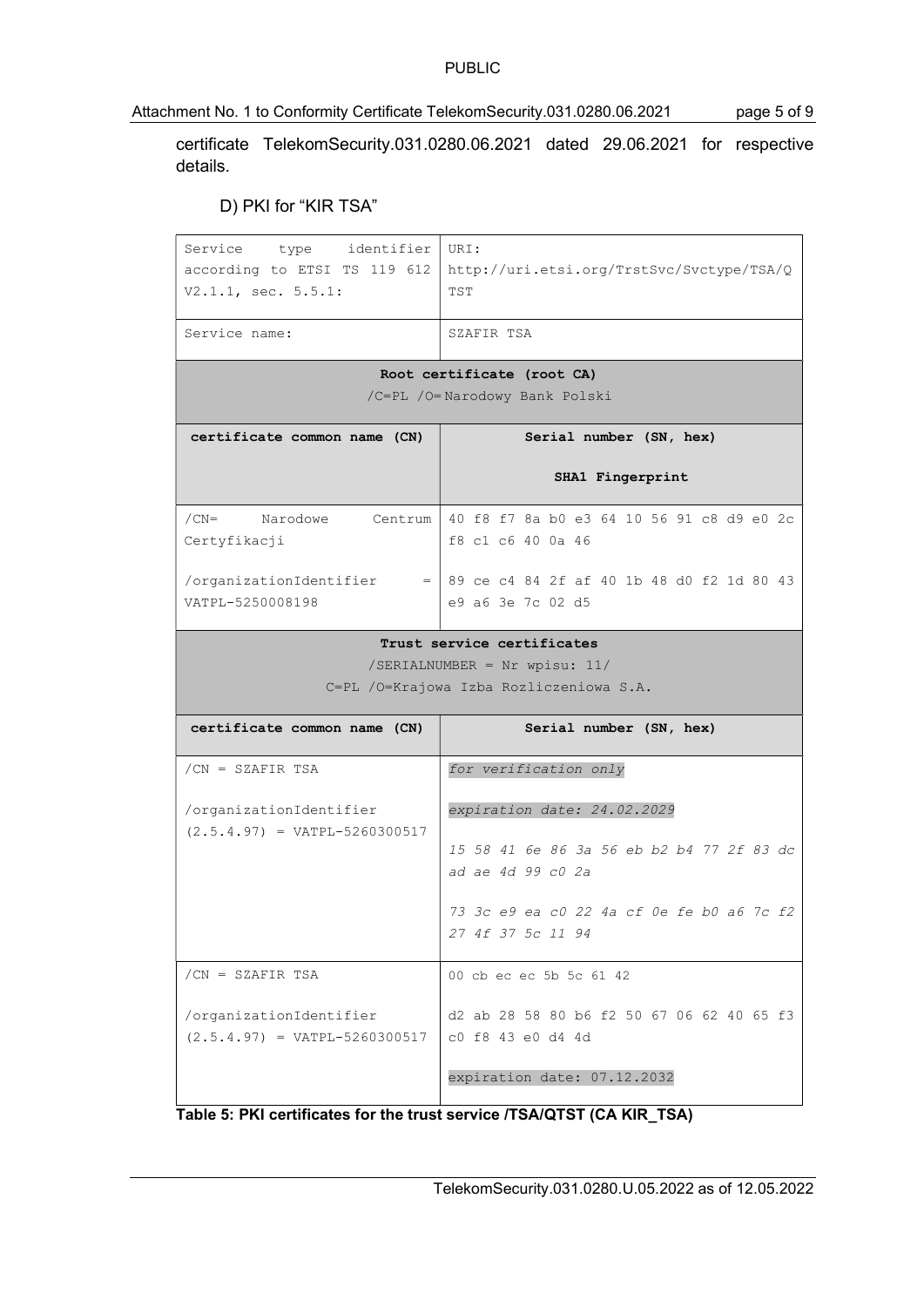### 3. Certification Programme

The current conformity assessment procedure has been performed in accordance with the Certification Program 031 'elDAS TSP' (accredited area) of the Certification Body of Deutsche Telekom Security GmbH (certification program 031)'.

The Certification Body of Telekom Security is a conformity assessment body as provided by Article 3 paragraph 18 of eIDAS. The Certification Body of T-Systems is accredited by the German Accreditation Authority (DAkkS; http://www.dakks.de/en, member of EA) for performing conformity assessment (audit) according to eIDAS requirements and according to ETSI EN 319 4xx / 5xx; accreditation ID: D-ZE-21631-01-00 (former D-ZE-12025-01-00).

### 4. Assessment of TSP's Qualified Operation

The current Certification Policy (version 1.4 as of 28.05.2021) of the trust service provider "Krajowa Izba Rozliczeniowa S.A." is suitable for the operations of a qualified trust service provider as defined by eIDAS Regulation.

This Certification Policy of the trust service provider "Krajowa Izba Rozliczeniowa S.A." is implemented accordingly in practice.

The trust service provider "Krajowa Izba Rozliczeniowa S.A." operates the following trust services in compliance with the relevant requirements of the current version of eIDAS Regulation:

| Description of the<br>trust service       | 'qualified trust service type'<br>according to ETSI TS 119 612 V2.1.1, sec. 5.5.1 |
|-------------------------------------------|-----------------------------------------------------------------------------------|
| creating qualified<br>certificates<br>for | URI: http://uri.etsi.org/TrstSvc/Svctype/CA/QC                                    |
| electronic                                | URI:                                                                              |
| signatures                                | http://uri.etsi.org/TrstSvc/Svctype/Certstatus/CRL/QC                             |
|                                           | URI:                                                                              |
|                                           | http://uri.etsi.org/TrstSvc/Svctype/Certstatus/OCSP/QC                            |
| creating qualified                        | URI: http://uri.etsi.org/TrstSvc/Svctype/CA/QC                                    |
| for<br>certificates                       |                                                                                   |
| electronic seals                          | URI:                                                                              |
|                                           | http://uri.etsi.org/TrstSvc/Svctype/Certstatus/CRL/QC                             |
|                                           |                                                                                   |
|                                           | URI:                                                                              |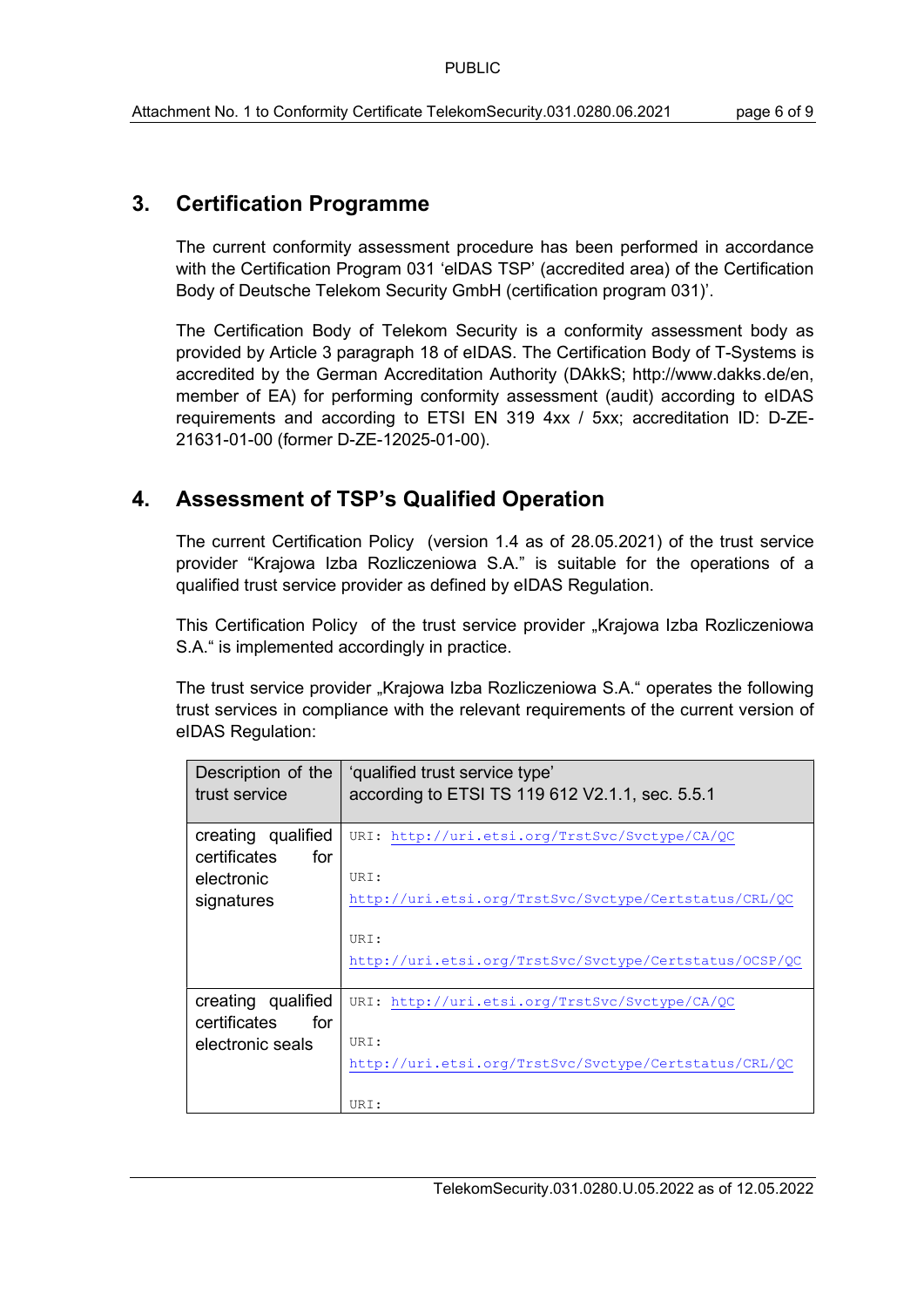#### PUBLIC

#### Attachment No. 1 to Conformity Certificate TelekomSecurity.031.0280.06.2021 page 7 of 9

| Description of the<br>trust service | 'qualified trust service type'<br>according to ETSI TS 119 612 V2.1.1, sec. 5.5.1 |
|-------------------------------------|-----------------------------------------------------------------------------------|
|                                     |                                                                                   |
|                                     | http://uri.etsi.org/TrstSvc/Svctype/Certstatus/OCSP/QC                            |
| creating qualified                  | URI: http://uri.etsi.org/TrstSvc/Svctype/CA/QC                                    |
| certificates<br>for                 |                                                                                   |
|                                     | URI:                                                                              |
| website                             |                                                                                   |
| authentication                      | http://uri.etsi.org/TrstSvc/Svctype/Certstatus/CRL/QC                             |
|                                     |                                                                                   |
|                                     | URI:                                                                              |
|                                     | http://uri.etsi.org/TrstSvc/Svctype/Certstatus/OCSP/QC                            |
|                                     |                                                                                   |
| creating qualified                  | URI: http://uri.etsi.org/TrstSvc/Svctype/TSA/QTST                                 |
| electronic                          |                                                                                   |
|                                     |                                                                                   |
| timestamp                           |                                                                                   |
|                                     |                                                                                   |

| Description of the<br>trust service     | 'qualified trust service type'<br>according to ETSI TS 119 612 V2.2.1, sec. 5.5.1<br>ETSI TS 119 612 V2.2.1 is NOT covered<br>by the<br>IMPLEMENTING DECISION (EU) 2015/1505 (Trusted<br>Lists) |
|-----------------------------------------|-------------------------------------------------------------------------------------------------------------------------------------------------------------------------------------------------|
| qualified<br>remote                     | URI:                                                                                                                                                                                            |
| qSCD management                         | http://uri.etsi.org/TrstSvc/Svctype/RemoteQSCDManageme                                                                                                                                          |
|                                         | nt/Q                                                                                                                                                                                            |
| supports generation                     |                                                                                                                                                                                                 |
| and<br>management                       |                                                                                                                                                                                                 |
| signature<br>of<br>creation data within |                                                                                                                                                                                                 |
| qSCD(s) on behalf                       |                                                                                                                                                                                                 |
| and under control                       |                                                                                                                                                                                                 |
| of remote signers                       |                                                                                                                                                                                                 |
| or seal creators                        |                                                                                                                                                                                                 |

#### Table 6: Trust services provided in compliance with eIDAS Regulation

The qualified certificates profiles for electronic seals and website authentication comply with the relevant requirements of Article 34 of DELEGATED REGULATION (EU) 2018-389 in the context of Payment Services DIRECTIVE (EU) 2015-2366 (PSD2).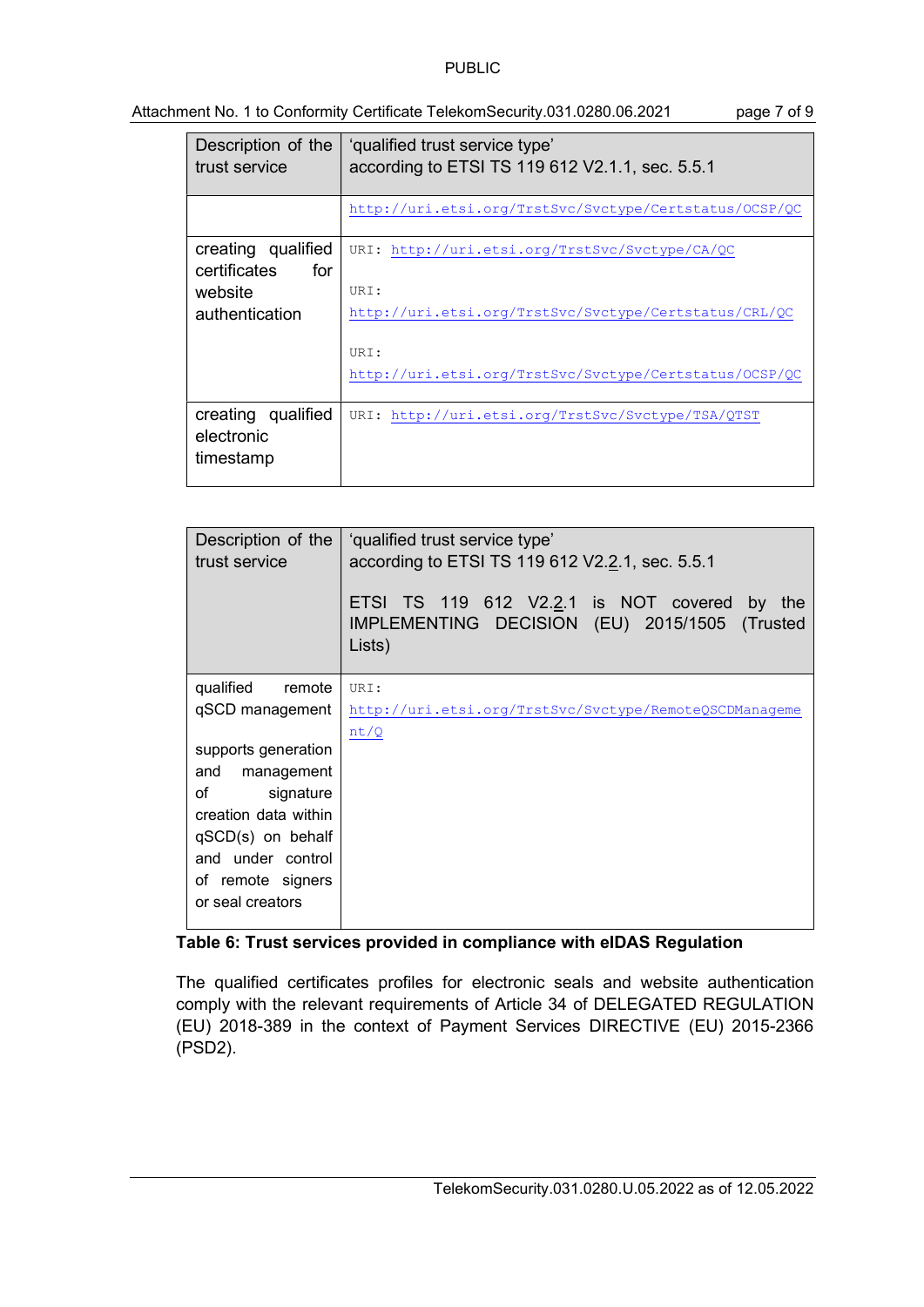## 5. Integrated Modules

For implementing the trust services in scope, the TSP uses the following already eIDAS-confirmed qualified services provided by module operators as delegated third parties, whereby single certified and not certified operational options of the modules are exactly stated in each related Conformity Certificates for the modules.

Refer to the reference certificate TelekomSecurity.031.0280.06.2021 dated 29.06.2021 for details.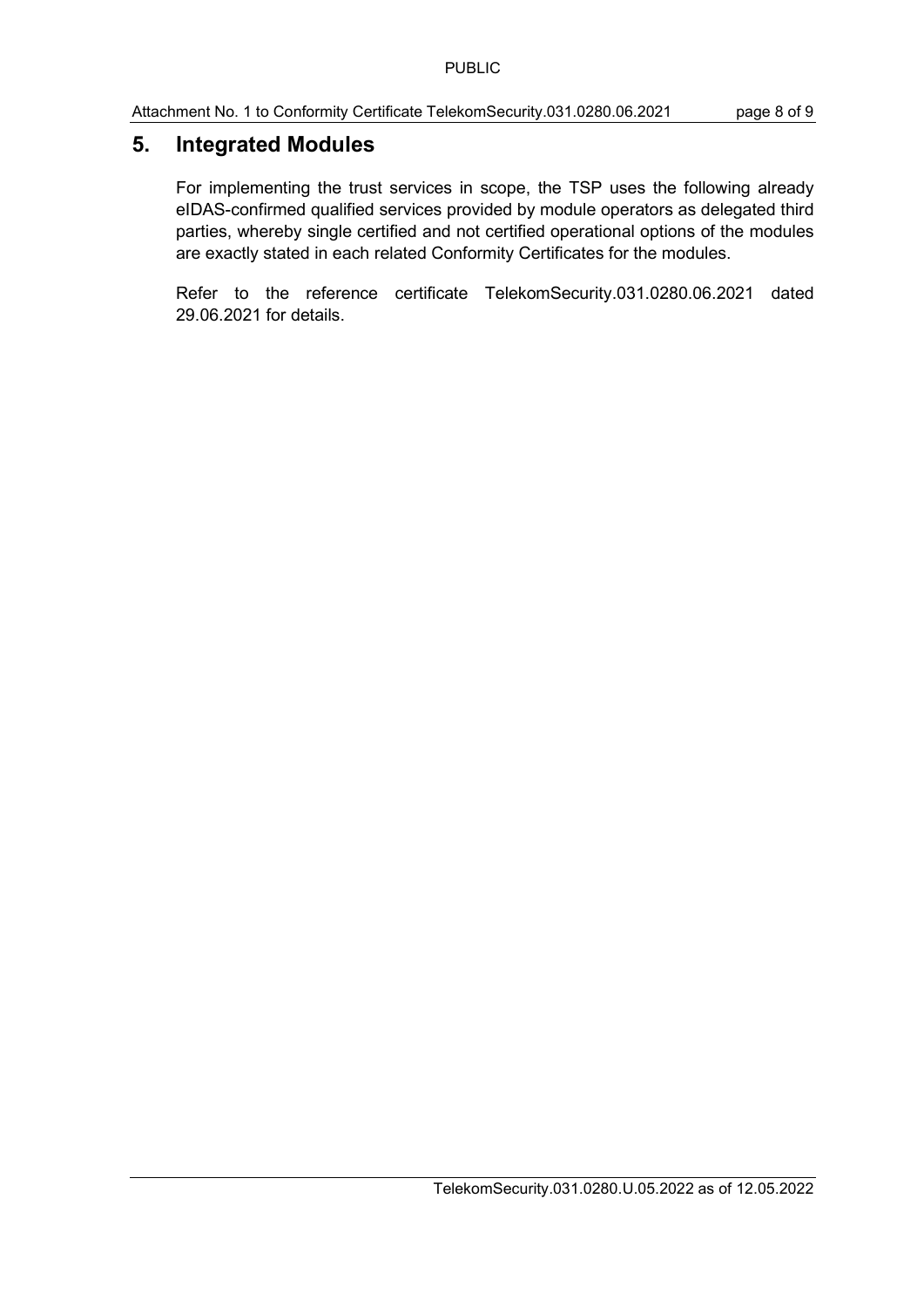## 6. Summary and Notes

- 1. The current Attachment No. 1 to Conformity Certificate TelekomSecurity.031.0280.06.2021 amends this Certificate.
- 2. The current Certification Policy of the trust service provider "Krajowa Izba Rozliczeniowa S.A." – "KIR CERTIFICATION POLICY FOR QUALIFIED TRUST SERVICES", version 1.4 as of 28.05.2021 – is suitable for the operation of a qualified trust service provider as defined by eIDAS Regulation and is implemented accordingly in practice.
- 3. The trust service provider "Krajowa Izba Rozliczeniowa S.A." operates the trust services listed in chap. 4, Table 6 above in compliance with the relevant requirements of the current version of eIDAS Regulation.
- 4. The qualified certificates profiles for electronic seals and website authentication comply with the relevant requirements of Article 34 of DELEGATED REGULATION (EU) 2018-389 in the context of Payment Services DIRECTIVE (EU) 2015-2366 (PSD2).
- 5. All stipulations stated in Conformity Certificate TelekomSecurity.031.0280.06.2021 as of 29.06.2021 and in all related previous Attachments remain in force, unless they have been meanwhile explicitly repealed by current or previous Attachments.

# End of the Attachment No. 1 to Conformity Certificate